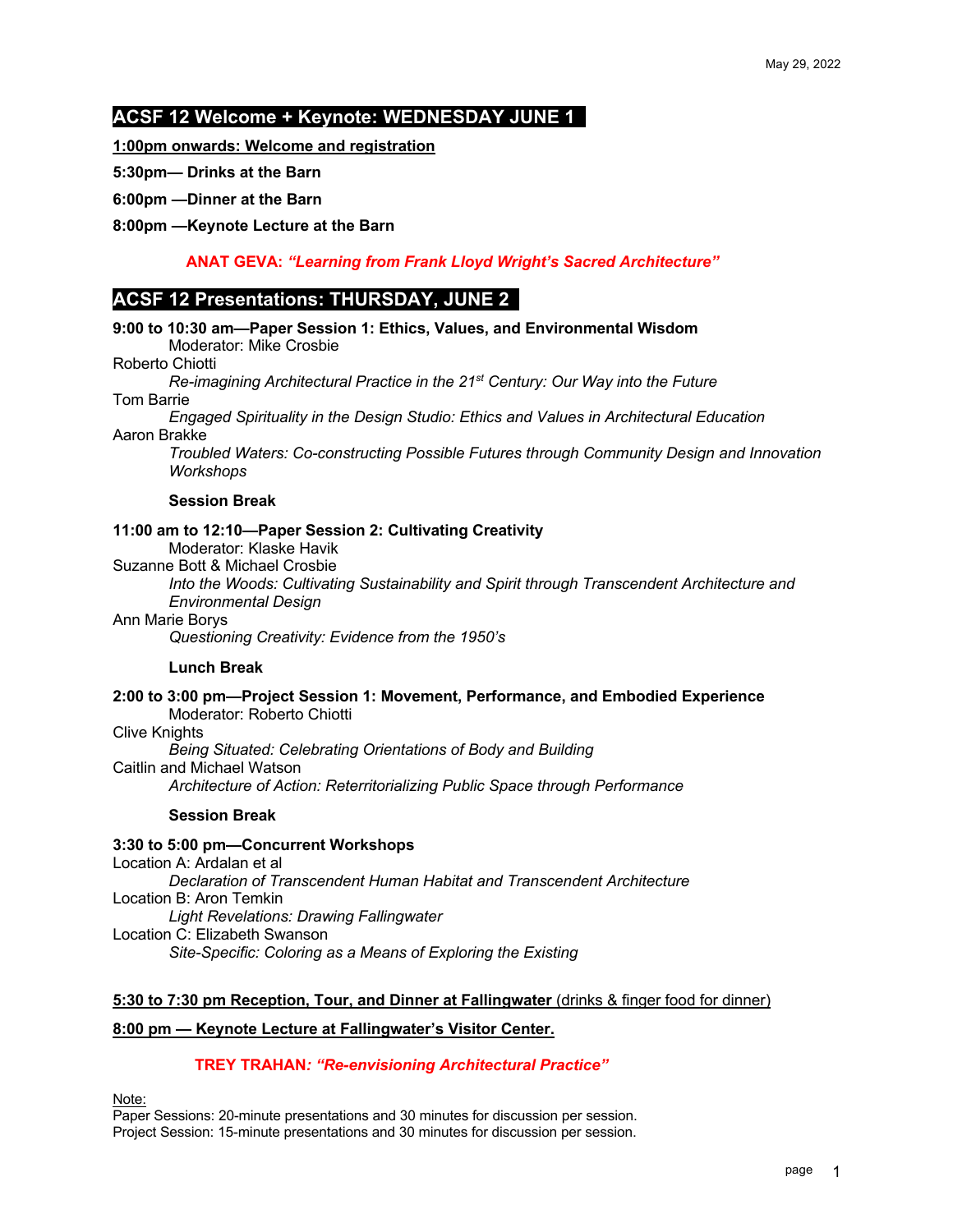# **ACSF 12 Presentations: FRIDAY, JUNE 3 .**

### **9:00 to 10:20 am—Paper Session 3: Aesthetics, Poetry, Pedagogy**

Moderator: Anat Geva

Klaske Havik

*Between the Lines: Poetic Imagination and Architecture that Moves Us*

Mia Kile and Natalie Ellis

*Embracing Organic Architecture through the Practice of Mindfulness: A Pedagogical Framework*

#### **Session Break**

**11:00 am to 12:20—Paper Session 4: Rainwater, Monuments, and Memory in Urban Design** Moderator: Aaron Brakke

#### Bruce Ferguson

*Rainwater's Meaning in City Places: A Question of Evolving Design Practice* Miriam Gusevich and Jay Kabriel (In Memoriam)

*Monuments and Memory, Politics and Passions: An Agenda for Urban Design*

#### **Lunch Break**

# **2:00 to 3:00 pm—Projects Session 2: Shared Grounds—Secular and Sacred Spaces**

Moderator: Jonathan Lipman

Eduardo Delgado

*Praying to the Same God*

Eduardo Delgado

*Monastery of San Pedro Regalado in La Aguilera, Burgos (Spain)*

**Session Break**

#### **3:30 to 5:00 pm—Concurrent Workshops**

Location A: Prem Chandavarkar (Participants limited to 24)

*The Practice as a Place*

Location B: Aron Temkin

*Light Revelations: Drawing Fallingwater*

Location C: Clive Knights (Participants limited to 15)

*Depth Chambers: lingering in the shadows of the "augmented collage spatial study"*

#### **5:30 pm— Drinks at the Barn**

#### **6:00 pm —Dinner at the Barn**

**8:00 pm —BOOK NIGHT:** ACSF authors share and sign books they published in the last 2 years. *Moderator*: Julio Bermudez

| Author            | <b>Book</b>                                                                                       | Publisher                 | Year |
|-------------------|---------------------------------------------------------------------------------------------------|---------------------------|------|
| Tom Barrie        | Architecture of the World's Major Religions: An Essay on Themes, Differences, and<br>Similarities | Leiden                    | 2020 |
| Ann Marie Borys   | American Unitarian Churches: Architecture of a Democratic Religion                                | <b>UMass Press</b>        | 2021 |
| Mike Crosbie      | Pelli: Life in Architecture                                                                       | Images Publishing Group   | 2019 |
|                   | Arches to Zig-Zags: An Architectural ABC, with Steve and Kit Rosenthal                            | <b>ORO Editions</b>       | 2020 |
|                   | With Intention to Build: The Unrealized Concepts, Ideas, and Dreams of Moshe Safdie               | Images Publishing Group   | 2020 |
|                   | The Art of Collaboration                                                                          | Images Publishing Group   | 2021 |
| Marcia Feuerstein | Expanding Field of Architecture. Women in Practice Across the Globe                               | Lund Humphries            | 2022 |
| Anat Geva         | Modernism and American Mid-20th Century Sacred Architecture                                       | Routledge                 | 2019 |
|                   | Israel as a Modern Architectural Experimental Lab, 1948-1978                                      | Intellect Books Ltd       | 2020 |
| Sanda Iliescu     | Experiencing Art and Architecture: Lessons on Looking                                             | Routledge                 | 2022 |
| Clive Knights     | Corporeal Gestures: Fragmentary Explorations in the Cultivation of the Human Body                 | Portland State University | 2022 |
| Amita Sinha       | Cultural Landscapes of India: Imagined, Enacted, and Reclaimed                                    | Univ of Pittsburgh Press  | 2020 |
| Liz Swanson       | <b>Wondrous Things</b>                                                                            | LeoLineLight Projects     | 2019 |

Note: Paper Sessions: 20-minute presentations and 40 minutes for discussion per session. Project Sessions: 15-minute presentations and 30 minutes for discussion per session.